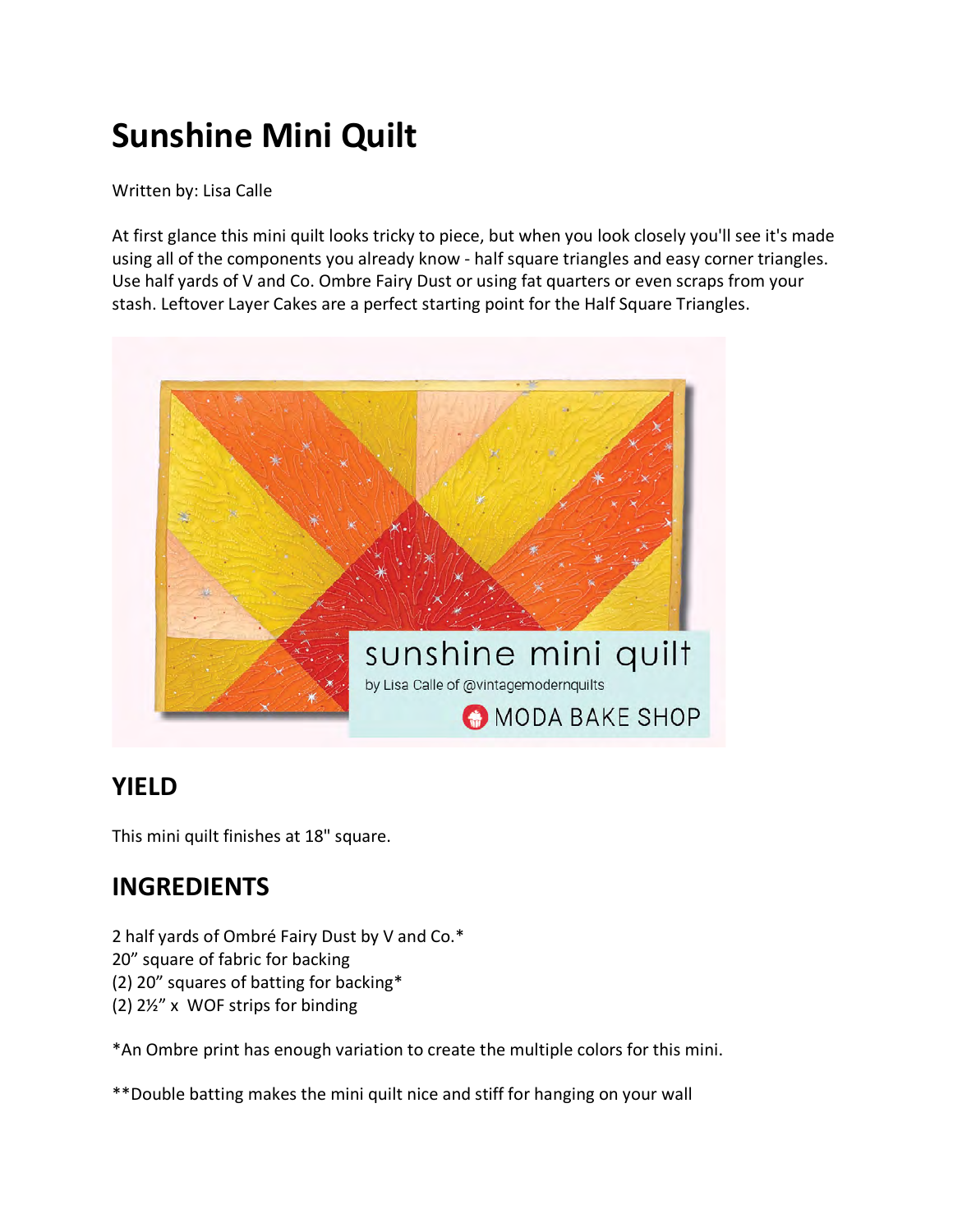### **INSTRUCTIONS**

#### **CUTTING**



**From Fabric 1, cut:** [A] (2) 10" squares

#### **From Fabric 2, cut:**

[A] (2) 10" squares

# **From Fabric 3, cut:**

[B] (4) 4½" squares

#### **From Fabric 4, cut:** [B] (4) 4½" squares

#### **From Fabric 5, cut:** [C] (4) 5½ x" squares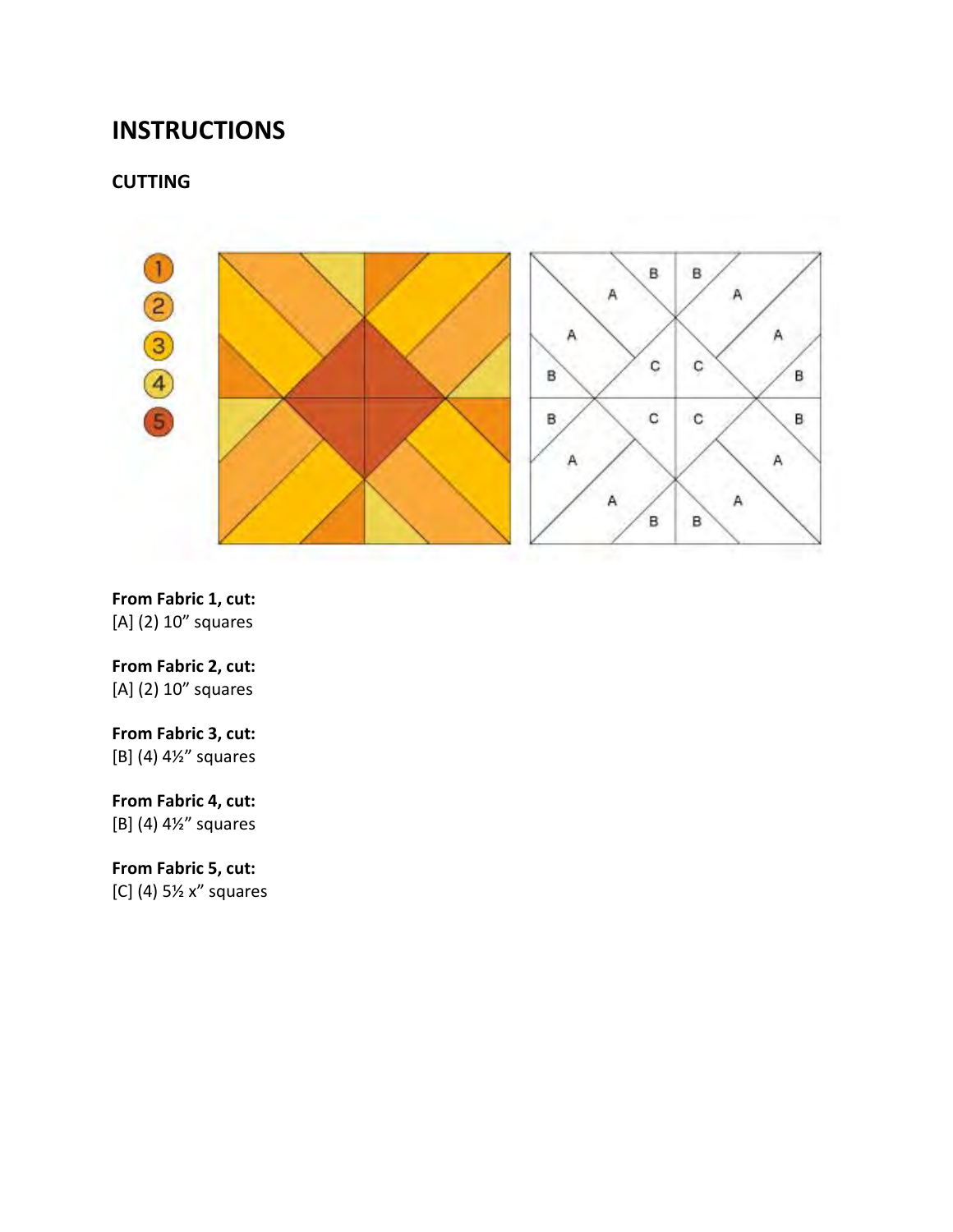#### **STEP 1. MAKE HALF SQUARE TRIANGLES (HST)**

Mark a diagonal pencil line on the wrong side of (1) 10" Fabric 1 square. Place right sides together with (1) 10" Fabric 2 square. Sew ¼" away from each side of the marked line. Cut apart on the line and press. Trim to 9½" square.



Repeat with remaining 10" squares to make a total of (4) 9½" Half Square Triangles.

#### **STEP 2. MAKE EASY CORNER TRIANGLES (ECT)**

Mark a diagonal pencil line on each 4½" square. Place one square on the corner of HST unit. Sew on the marked line. Cut ¼" away from the sewn line. Press towards the darker fabric.

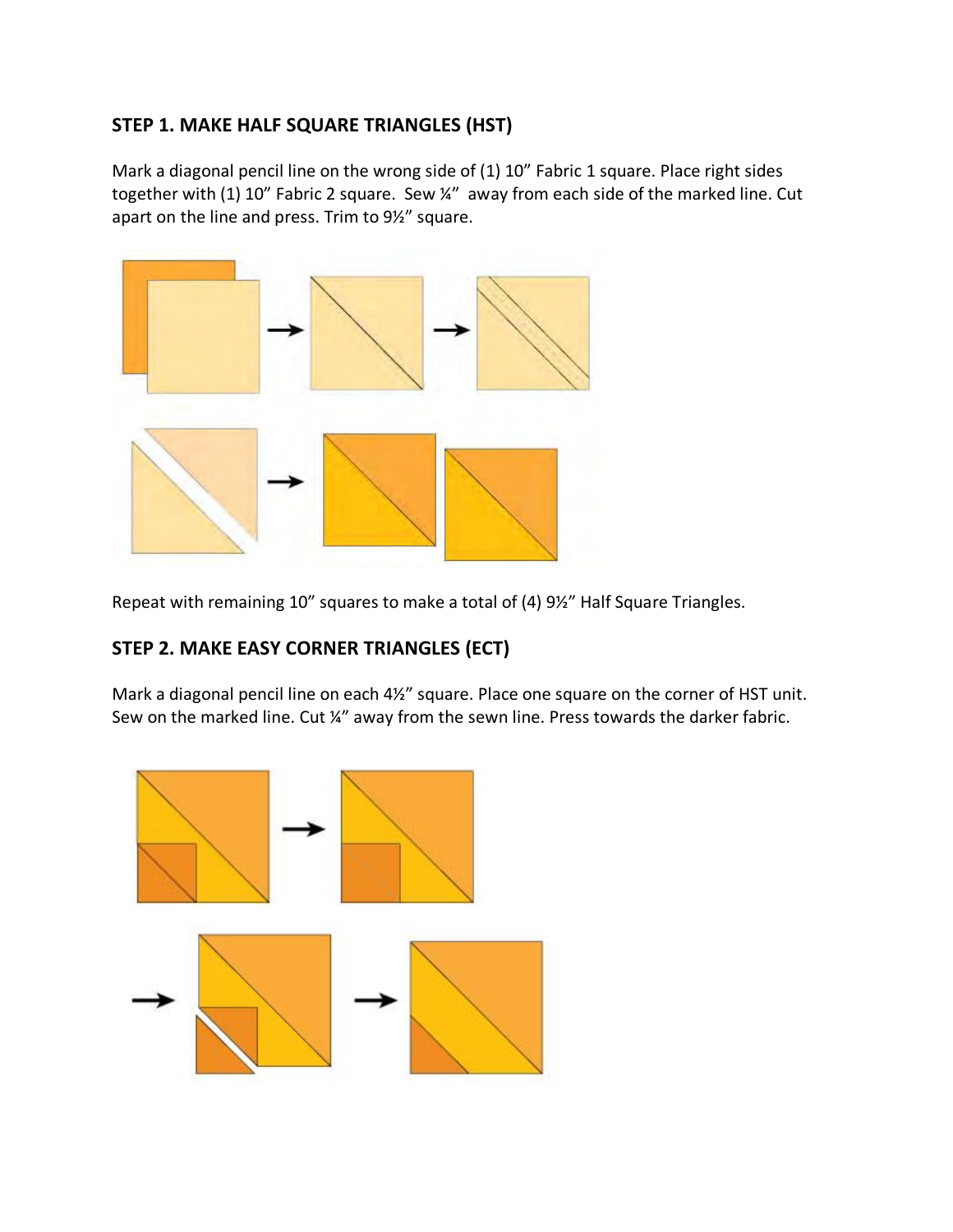Repeat with each HST unit.

Repeat to add ECTs to the opposite side of each HST unit.



Repeat with each HST unit.

#### **STEP 3. MAKE CENTER**

Repeat to add ECT to create the center of the sun. Press well.



Repeat with each HST unit.